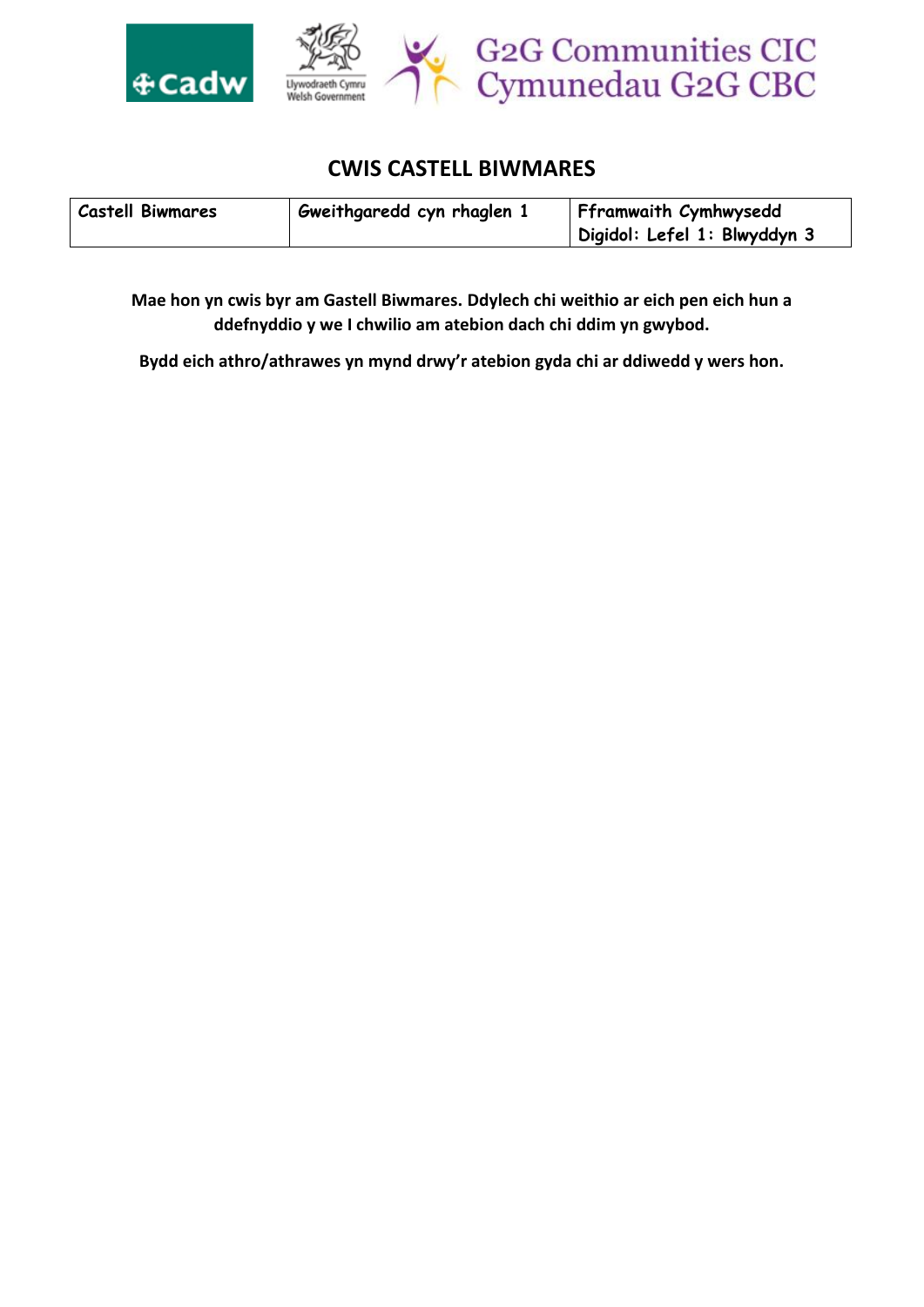

- **1.** Beth oedd enw'r Brenin a adeiladwyd Castell Biwmares?
- **2.** Roedd gan y Brenin lawer o gestyll a adeiladwyd yng Nghymru. Allwch chi enwi 2 mwy?
- **3.** Pa flwyddyn oedd adeiladu Castell Biwmares yn cychwyn?
- **4.** Beth oedd enw'r adeiladwr 'meistr' Castell Biwmares?
- **5.** Mae gan Castell Biwmares ddyluniad castell concentric. Beth ydy castell concentric?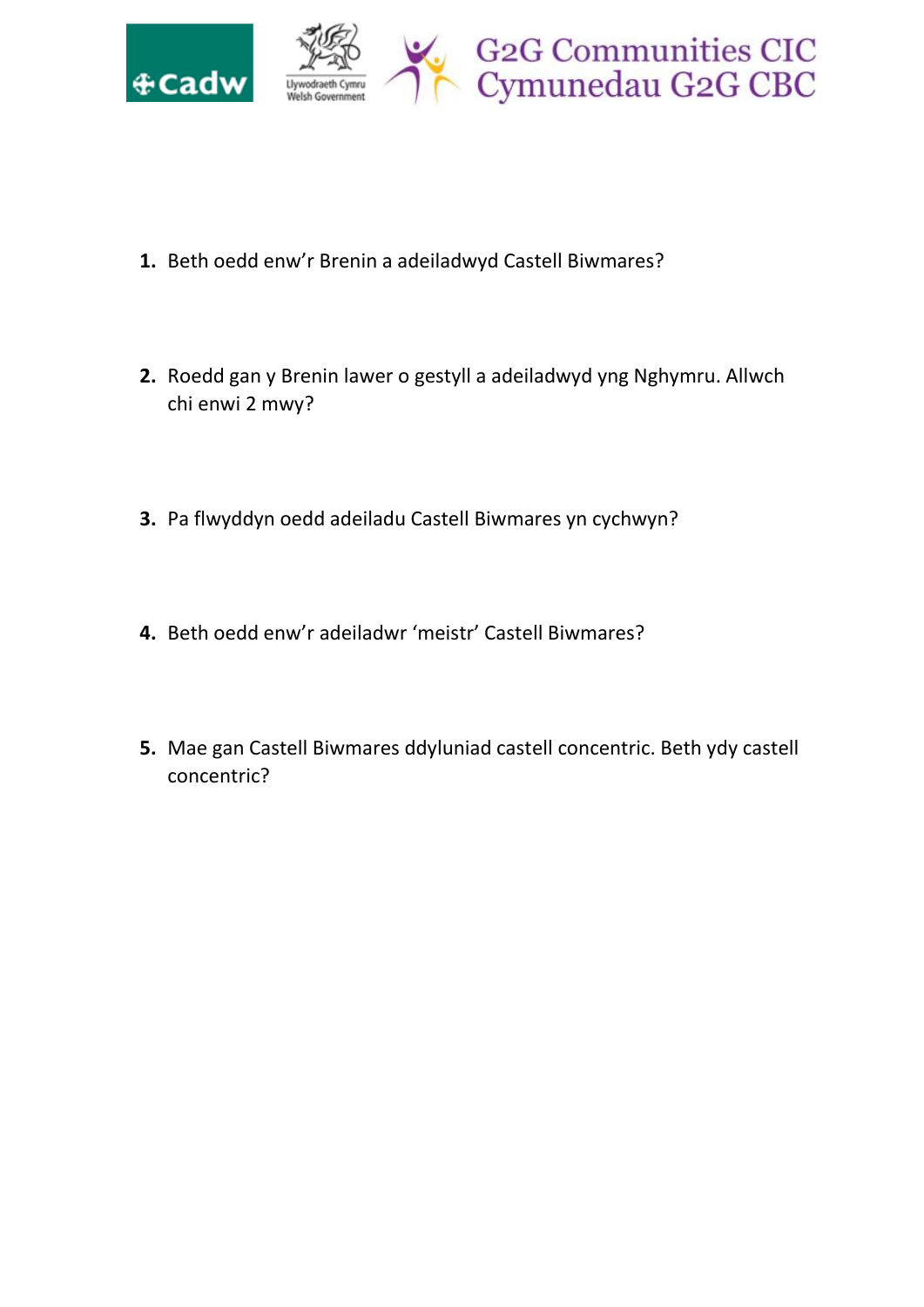

## **BEAUMARIS CASTLE QUIZ**

| <b>Beaumaris Castle</b> | Pre-programme activity 1 | All Wales Digital Competency |
|-------------------------|--------------------------|------------------------------|
|                         |                          | Framework: Level 1: Year 3   |

**This is a short Quiz about Beaumaris Castle. You should work on your own and use the internet to search for any answers you are not sure of.**

**Your teacher will go through the answers with you at the end of this lesson.**